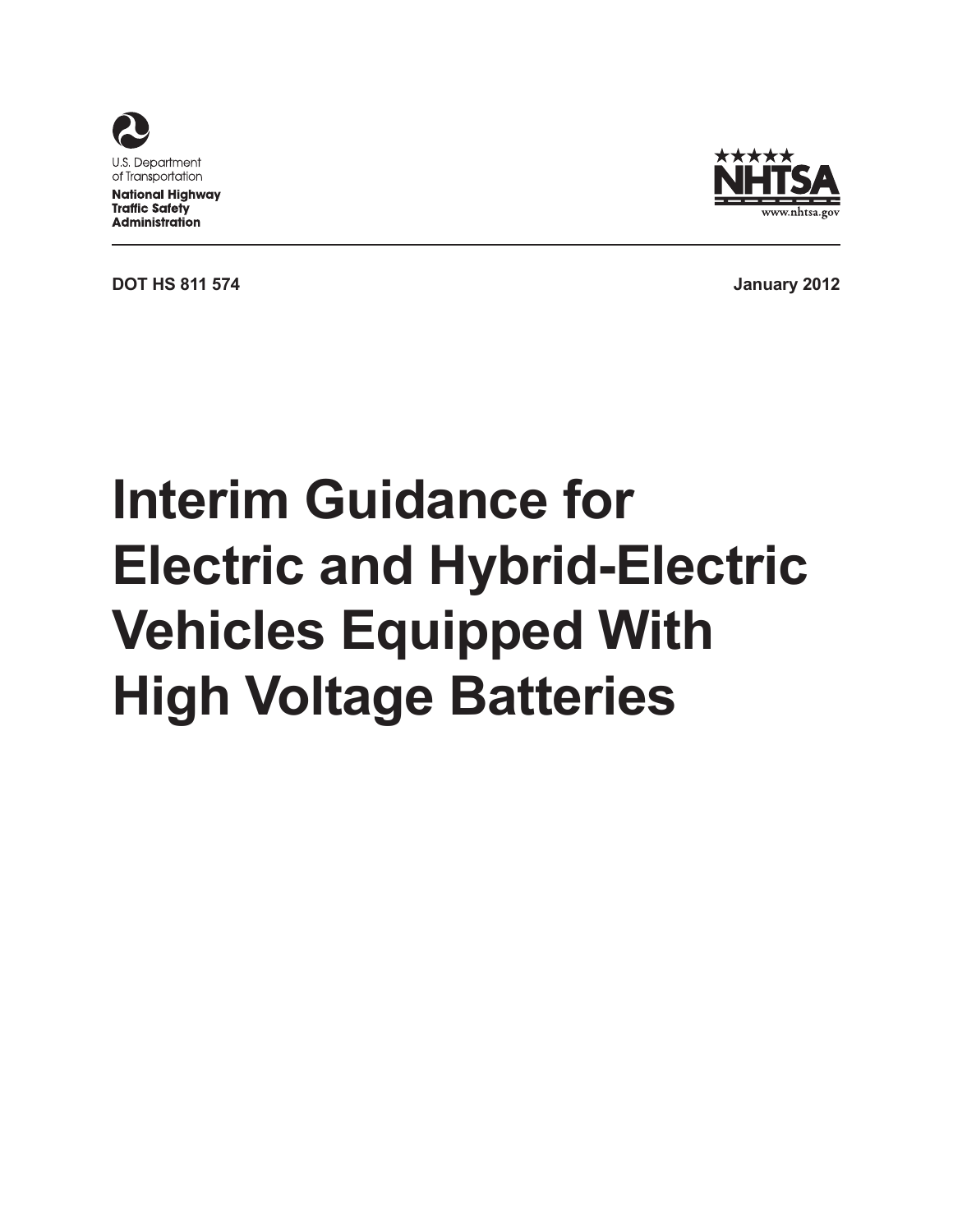The National Highway Traffic Safety Administration (NHTSA) is committed to ensuring the highest standards of safety on our Nation's roadways. To better protect consumers and the public safety community from the potential risk of fire and other hazards related to vehicles that have been involved in a motor vehicle crash, NHTSA has developed "Interim Guidance for Electric and Hybrid-Electric Vehicles Equipped With High Voltage (HV) Batteries." Developed with the assistance and expert input of the National Fire Protection Association, the Department of Energy (DOE) and others, the interim guidance for electric and hybrid-electric vehicles identifies appropriate post-crash safety measures for vehicle owners and the general public, emergency responders, and for towing/recovery operators and vehicle storage facilities.

NHTSA does not believe that electric vehicles present a greater risk of post-crash fire than gasolinepowered vehicles. In fact, all vehicles—both electric and gasoline-powered—have some risk of fire in the event of a serious crash. However, electric vehicles have specific attributes that should be made clear to consumers, the emergency response community, and tow truck operators and storage facilities. Out of an abundance of caution to prevent injury and loss of property, the interim guidance identifies considerations and actions for all electric and hybrid-electric vehicle crashes, including those involving the growing number of vehicles powered by lithium-ion batteries.

This interim guidance is intended to serve as a general reference for vehicle operators and responders. It was developed using current best practices and instructions from vehicle and battery manufacturers and others. It is not intended to replace information issued by the vehicle manufacturer, but rather to be used as a supplement to vehicle-specific guides. For more information about specific vehicle models, individuals should consult guidance provided by the vehicle manufacturer.

NHTSA, together with the Department of Energy, is continuing to explore strategies to ensure that the public and responder community receive the best information in the shortest possible time. The agency hope that this guidance will help to inform activities to educate responders and the public about electric vehicles including efforts already underway by DOE, NFPA, vehicle manufacturers, and others.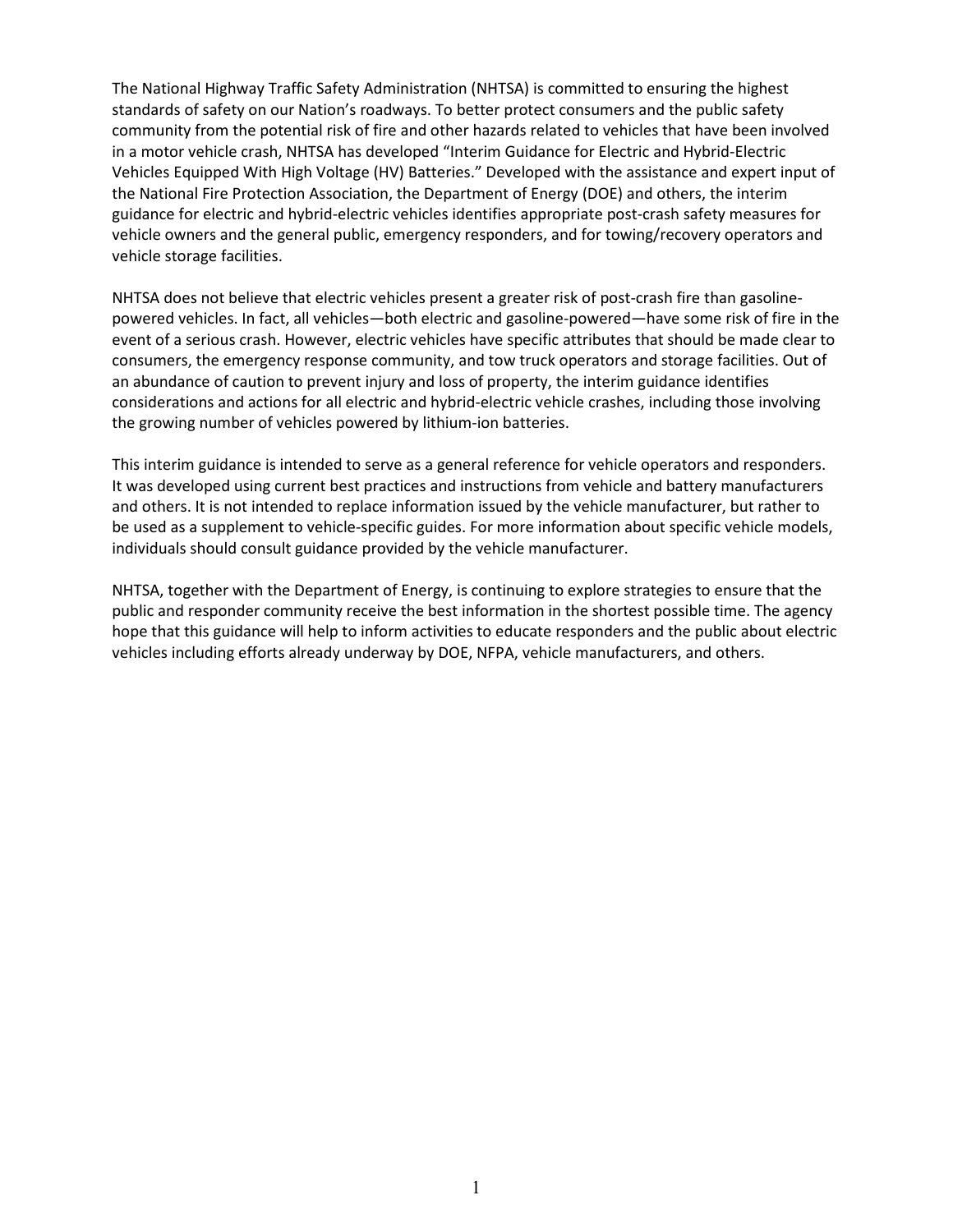# **Interim Guidance for Electric and Hybrid-Electric Vehicles Equipped With High Voltage Batteries (Vehicle Owner/General Public)**

#### **ELECTRIC AND HYBRID-ELECTRIC VEHICLE CONSIDERATIONS**

#### **In the event of damage to or fire involving an electric vehicle (EV) or hybrid-electric vehicle (HEV):**

- Always assume the high voltage (HV) battery and associated components are energized and fully charged.
- Exposed electrical components, wires, and HV batteries present potential HV shock hazards.
- Venting/off-gassing HV battery vapors are potentially toxic and flammable.
- Physical damage to the vehicle or HV battery may result in immediate or delayed release of toxic and/or flammable gases and fire.

#### **VEHICLE INFORMATION**

- Know the make and model of your vehicle.
- Review the owner's manual and become familiar with your vehicle's safety information and recommended safety practices.
- Do not attempt to repair damaged electric or hybrid-electric vehicles yourself. Contact an authorized service center or vehicle manufacturer representative for service.

#### **EMERGENCIES**

**CRASH:** A crash or impact significant enough to require an emergency response for conventional vehicles would also require the same response for electric or hybrid-electric vehicles.

#### If possible

- Move your car to a safe, nearby location and remain on the scene.
- Roll down windows before shutting the vehicle off.
- Place the vehicle in Park, set the parking brake, turn off the vehicle, activate hazard lights, and move keys at least 16 feet away from the vehicle.

#### Always

- Call 911 if assistance is needed and advise that an electric or hybrid-electric vehicle is involved.
- Do not touch exposed electrical components or the engine compartment, as a shock hazard may exist.
- Avoid contact with leaking fluids and gases, and remain out of the way of oncoming traffic until emergency responders arrive.
- When emergency responders arrive, tell them that the vehicle involved is an EV or HEV.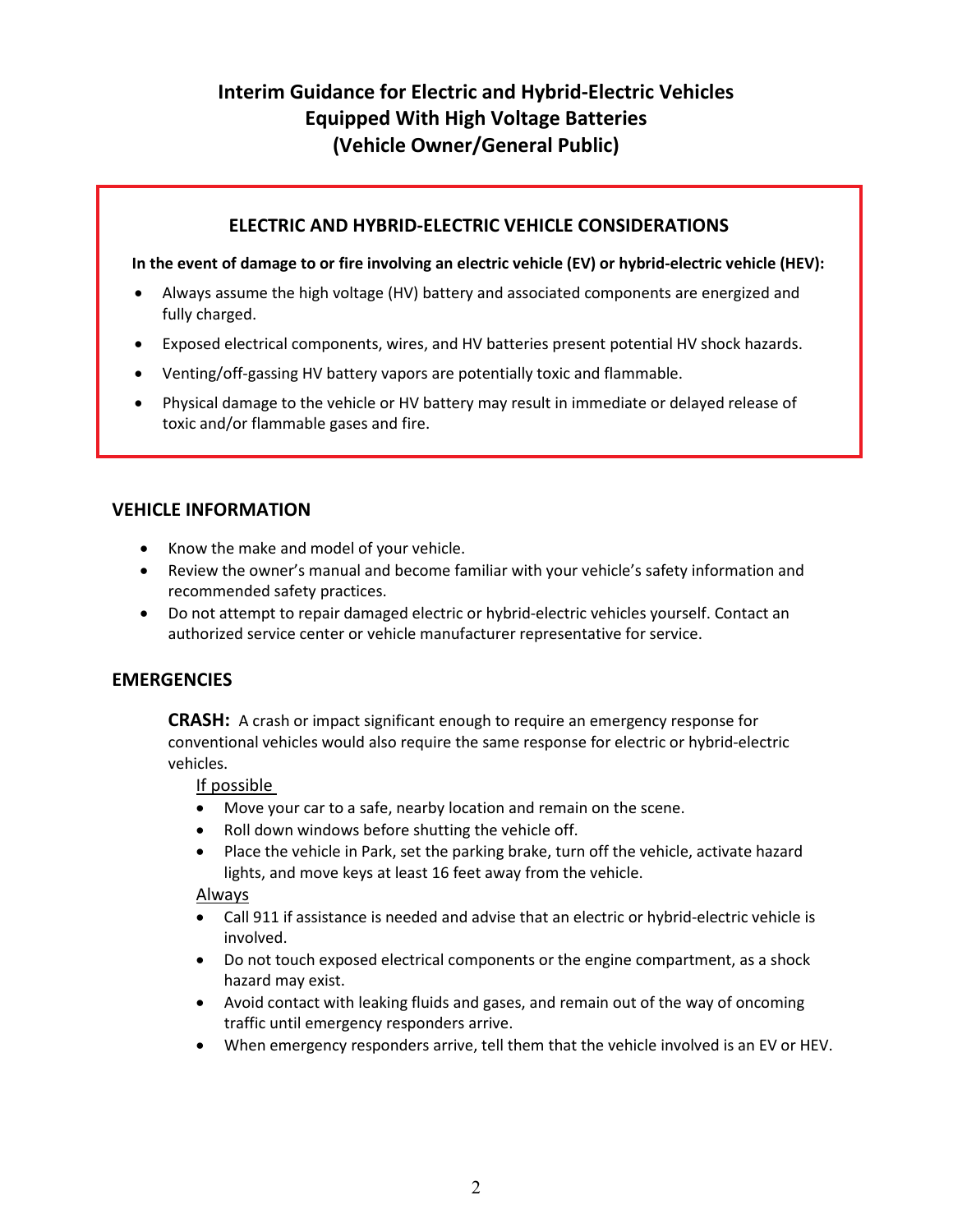**FIRE:** As with any vehicle, call 911 immediately if you see sparks, smoke, or flames coming from the vehicle.

- Exit the vehicle immediately.
- Advise 911 that an electric or hybrid-electric vehicle is involved.
- As with any vehicle fire, do not inhale smoke, vapors, or gas from the vehicle, as they may be hazardous.
- Remain a safe distance upwind and uphill from the vehicle fire.
- Stay out of the roadway and stay out of the way of any oncoming traffic while awaiting the arrival of emergency responders.

- Do not store a severely damaged vehicle with a lithium-ion battery inside a structure or within 50 feet of any structure or vehicle.
- Ensure that passenger and cargo compartment remain ventilated, i.e., open a window, door or trunk.
- Notify an authorized service center or vehicle manufacturer representative as soon as possible as there may be other steps they can take to secure and discharge the HV battery.
- Call 911 if you observe leaking fluids, sparks, smoke, flames, or hear gurgling or bubbling from the HV battery.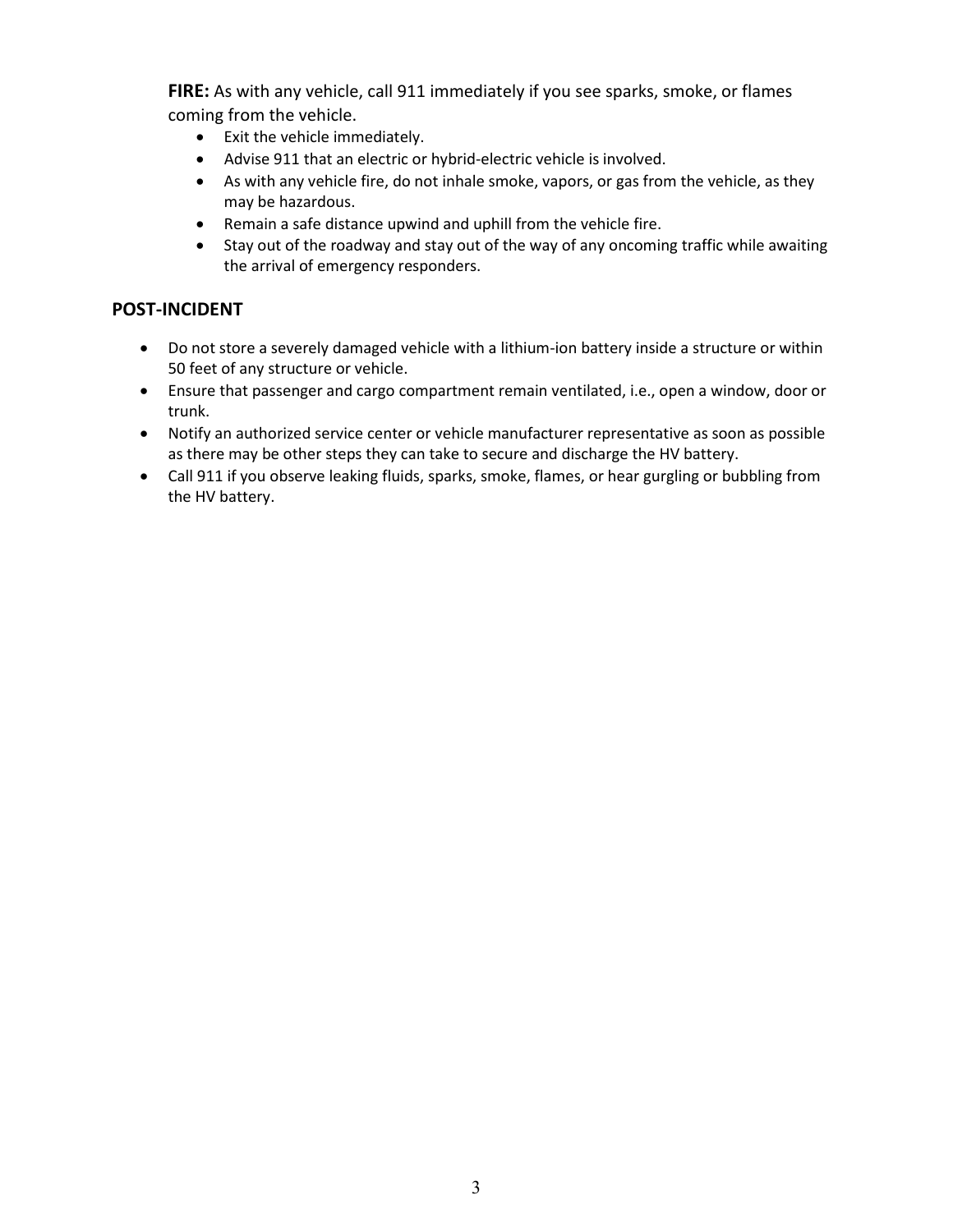# **Interim Guidance for Electric and Hybrid-Electric Vehicles Equipped With High Voltage Batteries (Law Enforcement)**

#### **ELECTRIC AND HYBRID-ELECTRIC VEHICLE CONSIDERATIONS**

**In the event of damage to or fire involving an electric vehicle (EV) or hybrid-electric vehicle (HEV):**

- Always assume the high voltage (HV) battery and associated components are energized and fully charged.
- Exposed electrical components, wires, and HV batteries present potential HV shock hazards.
- Venting/off-gassing HV battery vapors are potentially toxic and flammable.
- Physical damage to the vehicle or HV battery may result in immediate or delayed release of toxic and/or flammable gases and fire.

#### **IDENTIFY VEHICLE**

Determine if the vehicle is an electric or hybrid-electric vehicle, and if it is, advise Dispatch and all responders that an electric or hybrid-electric vehicle is involved.

#### **IMMOBILIZE VEHICLE**

- Always approach vehicle from the sides to stay out of potential travel path. It may be difficult to determine if the vehicle is running due to lack of engine noise.
- If possible, chock the tires, place the vehicle into Park and set the parking brake.

#### **DISABLE VEHICLE**

- Place vehicle in Park, set parking brake, turn off the vehicle, activate hazard lights, and move vehicle keys at least 16 feet away from vehicle.
- If your local standard operating procedures (SOPs) allow, and if you are properly trained and equipped, disconnect the 12-volt battery. CAUTION: Safety restraints, air bags and other safety systems may be active for up to five minutes after disconnecting the 12-volt battery.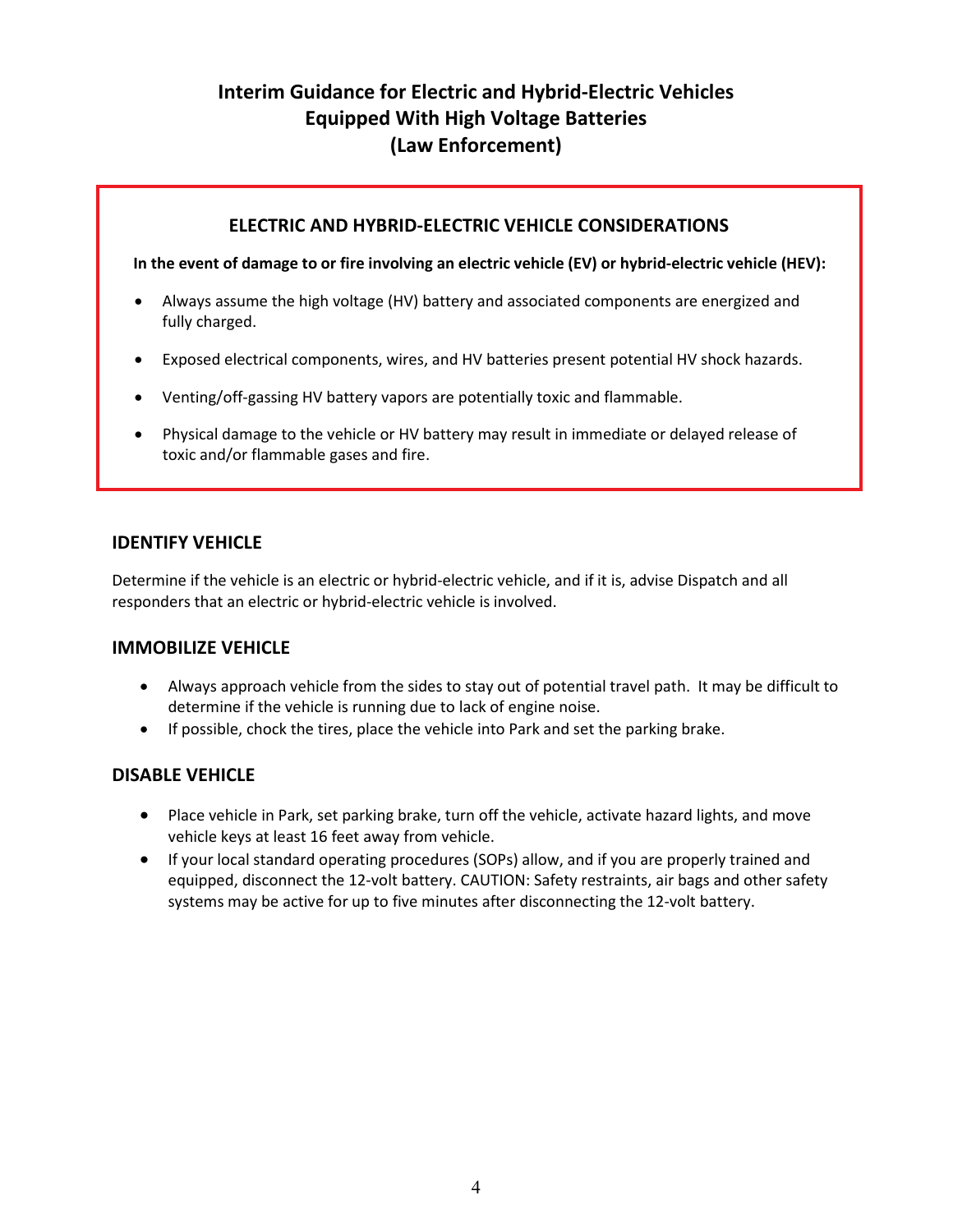#### **EMERGENCIES**

**NOTE:** Follow local standard operating procedures (SOPs) for personal protection and safety.

#### **CRASH**:

- If you detect leaking fluids, sparks, smoke, flames, increased temperature, gurgling, popping or hissing noises from the HV battery compartment, ventilate passenger area (i.e., roll down windows or open doors) and request fire department response.
- Request Emergency Medical Services if there are injuries as a result of the crash.
- If you detect any unusual odors or experience eye, nose, or throat irritation, move away from the vehicle and evacuate others from the immediate area.
- Avoid contact with orange high voltage cabling and areas identified as high voltage risk by warning labels.
- Remain a safe distance upwind and uphill from the vehicle and stay out of the way of oncoming traffic until other appropriately equipped emergency responders arrive.
- Be alert. There is a potential for delayed fire with damaged lithium-ion batteries.

#### **FIRE:**

- If you are unable to quickly remove the occupants, use a fire extinguisher to protect them from the flames.
- As with any vehicle fire, the byproducts of combustion can be toxic and all individuals should be directed to move to a safe distance upwind and uphill from the vehicle fire and out of the way of oncoming traffic.

- Always assume the HV battery and associated components are energized and fully charged during investigation and storage.
- Ensure that passenger and cargo compartment remain ventilated, i.e., open window, door, or trunk during investigation and storage.
- Notify an authorized service center or vehicle manufacturer representative as soon as possible as there may be other steps they can take to secure and discharge the HV battery.
- Do not store a severely damaged vehicle with a lithium-ion battery inside a structure or within 50 feet of any structure or vehicle.
- Request fire department if you observe leaking fluids, sparks, smoke, flames, or hear gurgling or bubbling from the HV battery.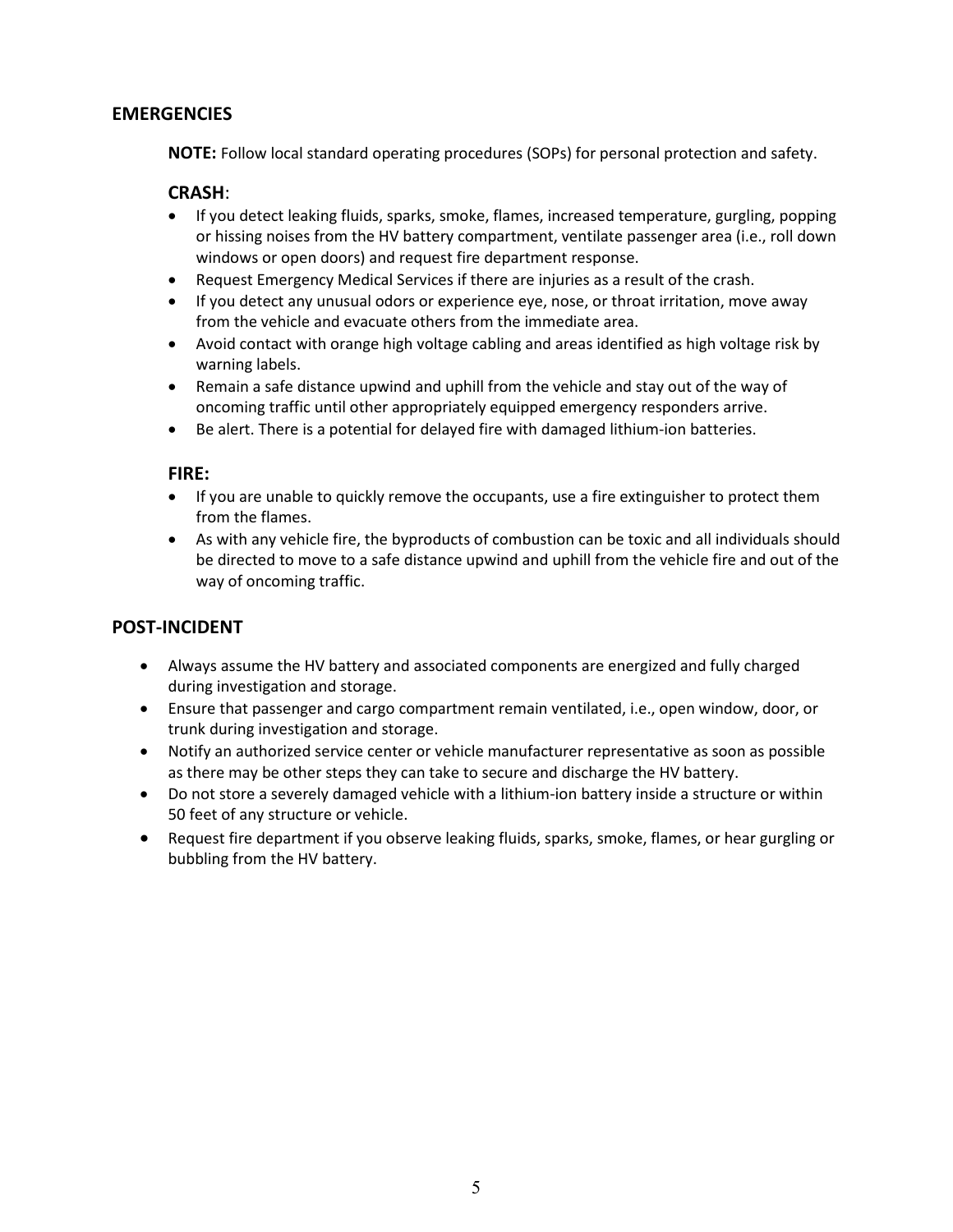# **Interim Guidance for Electric and Hybrid-Electric Vehicles Equipped With High Voltage Batteries (Emergency Medical Services)**

#### **ELECTRIC AND HYBRID-ELECTRIC VEHICLE CONSIDERATIONS**

**In the event of damage to or fire involving an electric vehicle (EV) or hybrid-electric vehicle (HEV):**

- Always assume the high voltage (HV) battery and associated components are energized and fully charged.
- Exposed electrical components, wires or HV batteries present potential HV shock hazards.
- Venting/off-gassing HV battery vapors are potentially toxic and flammable.
- Physical damage to the vehicle or HV battery may result in immediate or delayed release of toxic and/or flammable gases and fire.

#### **IDENTIFY VEHICLE**

Determine if the vehicle is an electric or hybrid-electric vehicle, and if it is, advise Dispatch and all responders that an electric or hybrid-electric vehicle is involved.

#### **IMMOBILIZE VEHICLE**

- Always approach vehicle from the sides to stay out of potential travel path. It may be difficult to determine if the vehicle is on due to lack of engine noise.
- If possible, chock the tires, place the vehicle into Park and set the parking brake.

#### **DISABLE VEHICLE**

- Place vehicle in Park, set parking brake, turn off the vehicle, activate hazard lights, and move vehicle keys at least 16 feet away from the vehicle.
- If your local standard operating procedures (SOPs) allow and if you are properly trained and equipped, disconnect the 12-volt battery. CAUTION: Safety restraints, air bags, and other safety systems may be active for up to five minutes after disconnecting 12-volt battery.

#### **EMERGENCIES**

**NOTE:** Follow local standard operating procedures (SOPs) for personal protection and safety

#### **CRASH**:

- Request law enforcement response if you need assistance with traffic control or scene safety.
- If you detect leaking fluids, sparks, smoke, flames, increased temperature, gurgling, popping or hissing noises from the HV battery compartment, ventilate passenger area (i.e., roll down windows or open doors) and request fire department response.
- Avoid contact with orange high voltage cabling and areas identified as high voltage risk by warning labels.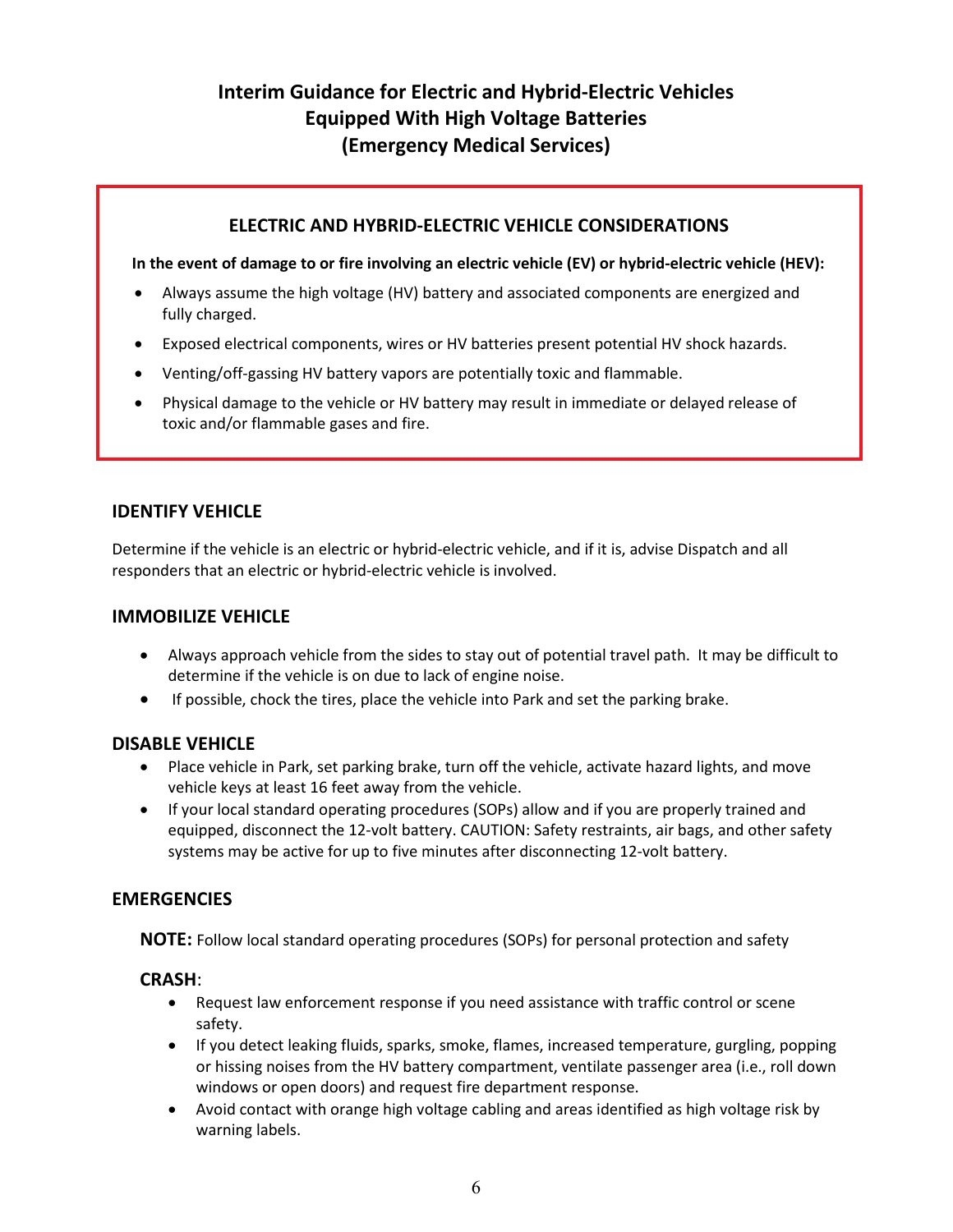- Move away from the vehicle and evacuate others from the immediate area if you detect any unusual odors or experience eye, nose, or throat irritation. Rapid extrication may be needed for injured or trapped occupants.
- Remain a safe distance upwind and uphill from the vehicle and out of the way of oncoming traffic until other appropriately equipped emergency responders arrive.
- Be alert. There is a potential for delayed fire with damaged lithium-ion batteries.

#### **FIRE:**

- If you are unable to quickly remove the occupants, use a fire extinguisher to protect them from the flames.
- As with any vehicle fire, the byproducts of combustion can be toxic and all individuals should be directed a safe distance upwind and uphill from the vehicle fire and out of the way of oncoming traffic.

- Always assume the HV battery and associated components are energized and fully charged.
- Ensure that passenger and cargo compartment remain ventilated, i.e., open window, door, or trunk if and when inside vehicle providing patient care.
- Notify authorized service center or vehicle manufacturer representative as soon as possible as there may be other steps they can take to secure and discharge the HV battery.
- Do not store a severely damaged vehicle with a lithium-ion battery inside a structure or within 50 feet of any structure or vehicle.
- Request fire department if you observe leaking fluids, sparks, smoke, flames, or hear gurgling or bubbling from the HV battery.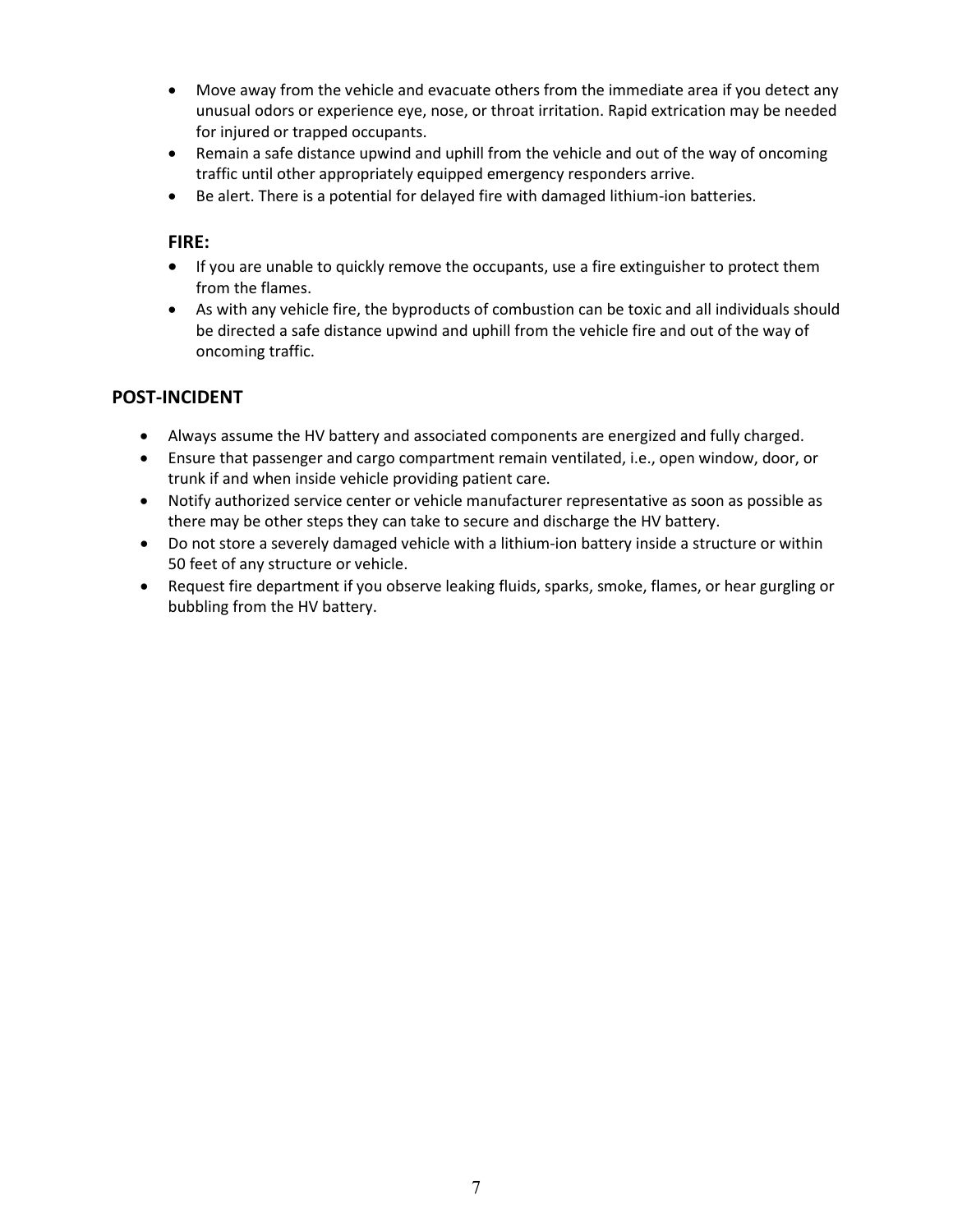# **Interim Guidance for Electric and Hybrid-Electric Vehicles Equipped With High Voltage Batteries (Fire Department)**

#### **ELECTRIC AND HYBRID-ELECTRIC VEHICLE CONSIDERATIONS**

#### **In the event of damage to or fire involving an electric vehicle (EV) or hybrid-electric vehicle (HEV):**

- Always assume the high voltage (HV) battery and associated components are energized and fully charged.
- Exposed electrical components, wires, and HV batteries present potential HV shock hazards.
- Venting/off-gassing HV battery vapors are potentially toxic and flammable.
- Physical damage to the vehicle or HV battery may result in immediate or delayed release of toxic and/or flammable gases and fire.

#### **IDENTIFY VEHICLE**

• Determine if the vehicle is an electric or hybrid-electric vehicle, and if it is, advise Dispatch and all responders that an electric or hybrid-electric vehicle is involved.

#### **IMMOBILIZE VEHICLE**

- Always approach vehicle from the sides to stay out of potential travel path. It may be difficult to determine if the vehicle is running due to lack of engine noise.
- If possible, chock the tires, place the vehicle into Park, and set the parking brake.

#### **DISABLE VEHICLE**

- Place vehicle in Park, set parking brake, turn off the vehicle, activate hazard lights, and move vehicle keys at least 16 feet away from vehicle.
- If your local standard operating procedures (SOPs) allow and if you are properly trained and equipped, disconnect the 12-volt battery. CAUTION: Safety restraints, air bags, and other safety systems may be active for up to five minutes after disconnecting the 12-volt battery.

#### **EMERGENCIES**

**NOTE:** Follow local standard operating procedures (SOPs) for personal protection and safety

#### **CRASH**:

- If you detect leaking fluids, sparks, smoke, flames, increased temperature, gurgling or bubbling sounds from the HV battery compartment, assume there is a battery fire and ventilate the passenger area (i.e., roll down windows, or open doors).
- If there is fire, and occupants are still inside the vehicle or are trapped, use a fire extinguisher to protect the occupants until a hose line is available or until the occupants are removed.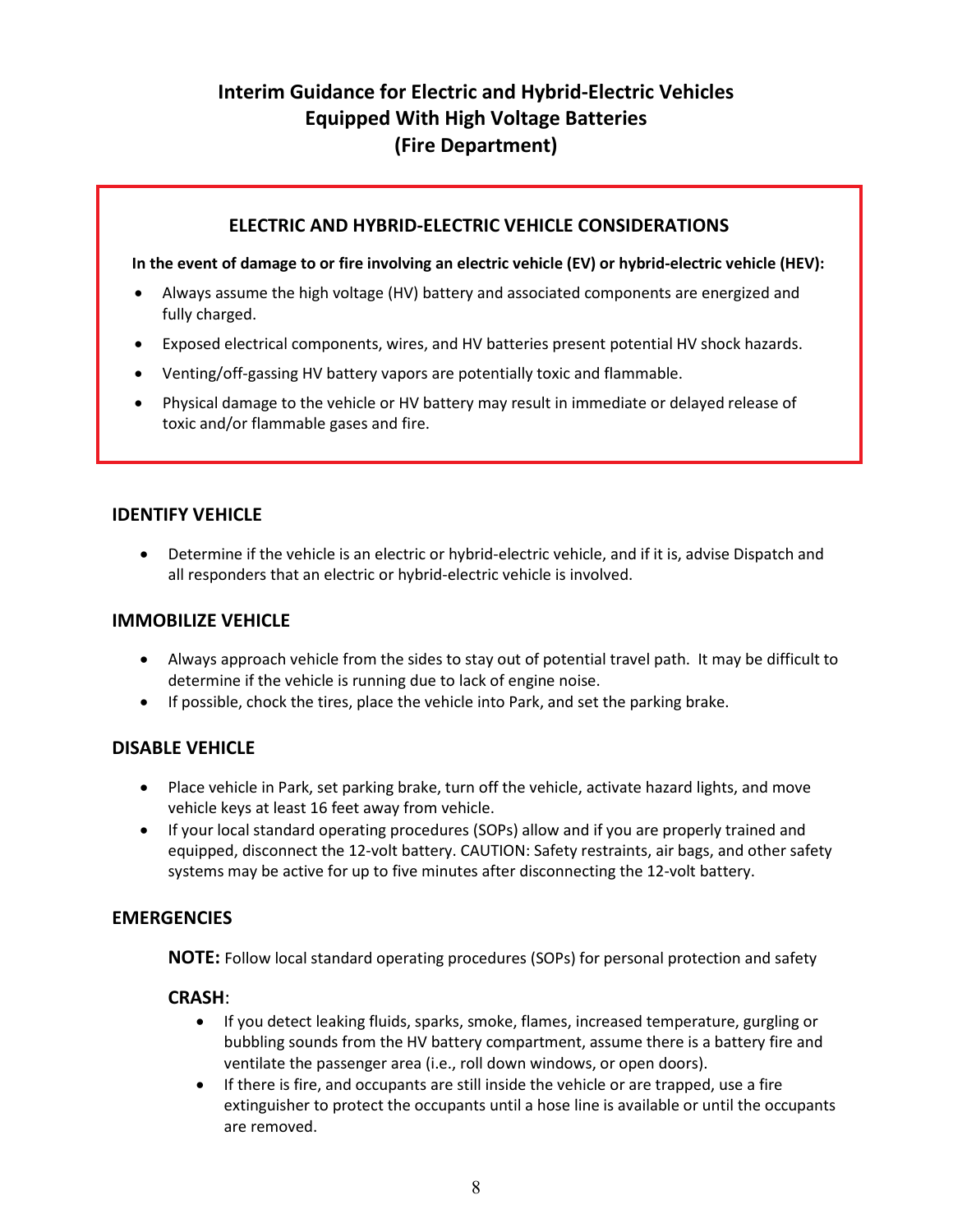- Request Emergency Medical Services if there are injuries as a result of the crash.
- Request law enforcement if you need assistance with traffic control or scene safety.
- Move away from the vehicle and evacuate others from the immediate area if you detect any unusual odors or experience eye, nose, or throat irritation. Wear full Personal Protective Equipment (PPE) and Self-Contained Breathing Apparatus (SCBA) if rapid extrication is necessary for injured or trapped occupants.
- Be alert. There is a potential for delayed fire with damaged lithium-ion batteries.

#### **FIRE:**

**NOTE:** If the fire involves a lithium-ion battery, it will require large, sustained volumes of water for extinguishment. If there is no immediate threat to life or property, consider defensive tactics and allow fire to burn out.

- If there is active fire, follow local SOP for vehicle fires. Wear appropriate Personal Protective Equipment (PPE) and Self Contained Breathing Apparatus (SCBA) at all times.
- If occupants are still inside the vehicle or are trapped, use a fire extinguisher to protect the occupants until a hose line is available or until the occupants are removed.
- Establish a safe perimeter around the vehicle.
- Consider establishing a water supply to support long-term operation.
- Use a hose line to apply water to extinguish the fire while continuing to cool the HV battery and its casing. Never attempt to penetrate the HV battery or its casing to apply water.
- Avoid contact with orange high voltage cabling and areas identified as high voltage risk by warning labels.
- Be alert. There is a potential for delayed ignition or re-ignition of a lithium-ion battery fire even after it is believed to be extinguished. This may remain an issue until the lithium-ion battery is properly discharged.
- As with any vehicle fire, the byproducts of combustion can be toxic and all individuals not properly trained, dressed, and equipped to fight the fire should be directed a safe distance upwind and uphill from the vehicle fire and out of the way of oncoming traffic.

- Always assume the HV battery and associated components are energized and fully charged.
- Ensure that passenger and cargo compartments remain ventilated, i.e., open window, door or trunk if and when inside vehicle providing patient care.
- Notify an authorized service center or vehicle manufacturer representative (dealer) as soon as possible as there may be additional steps they can take to secure and discharge the HV battery.
- Do not store a severely damaged vehicle with a lithium-ion battery inside a structure or within 50 feet of any structure or vehicle.
- Vehicle should be monitored for leaking fluids, sparks, smoke, flames, gurgling or bubbling sounds from the HV battery, and if detected, assume the HV battery is burning and follow above guidance to extinguish the fire.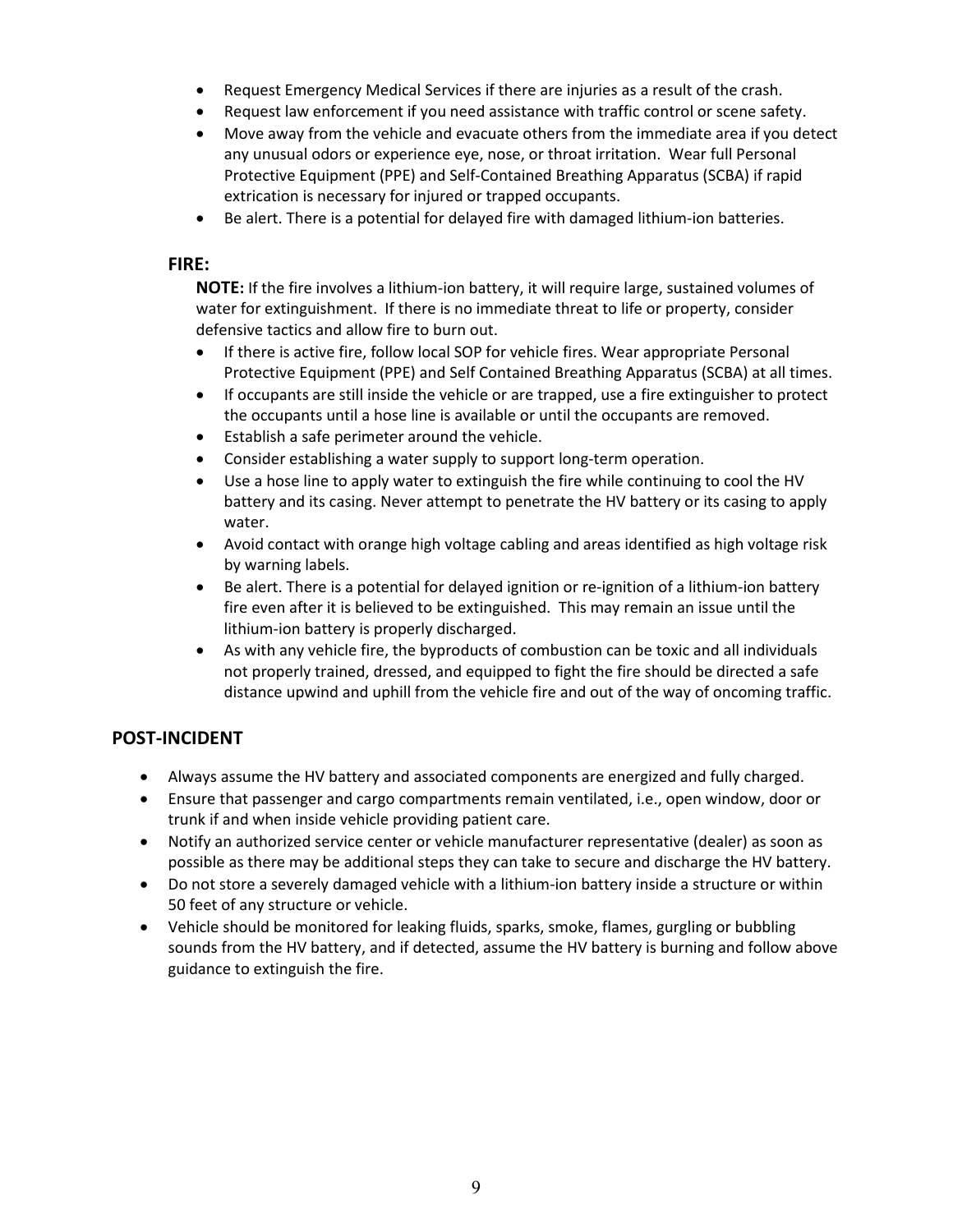# **Interim Guidance for Electric and Hybrid Vehicles Equipped With High Voltage Batteries (Towing and Recovery Operators and Vehicle Storage Facilities)**

#### **ELECTRIC AND HYBRID-ELECTRIC VEHICLE CONSIDERATIONS**

**In the event of damage to or fire involving an electric vehicle (EV) or hybrid-electric vehicle (HEV):**

- Always assume the high voltage (HV) battery and associated components are energized and fully charged.
- Exposed electrical components, wires, and HV batteries present potential HV shock hazards.
- Venting/off-gassing HV battery vapors are potentially toxic and flammable.
- Physical damage to the vehicle or HV battery may result in immediate or delayed release of toxic and/or flammable gases and fire.

#### **IDENTIFY VEHICLE**

- Determine if the vehicle is an electric or hybrid-electric vehicle, and if it is, advise your Dispatch and all other responders that an electric or hybrid-electric vehicle is involved.
- If you detect leaking fluids, sparks, smoke, flames, increased temperature, gurgling, popping or hissing noises from the HV battery compartment, ventilate passenger area (i.e., roll down windows or open doors) and call 911.
- Be alert. There is a potential for delayed fire with damaged lithium-ion batteries.

## **RECOVERING /TRANSPORTING VEHICLE:**

- **Call an authorized service center or vehicle manufacturer representative, if necessary, to determine additional steps that you should take to safely recover or transport the vehicle.**
- Always approach vehicle from the sides to stay out of potential travel path. It may be difficult to determine if the vehicle is running due to lack of engine noise.
- Place vehicle into Park, set parking brake, turn off the vehicle, activate hazard lights, and remove keys to a distance at least 16 feet away from the vehicle until loading vehicle for transport.
- Refer to vehicle manual/recovery guide to locate proper attachment/connection points and transport method.
- Avoid contact with orange high voltage cabling and areas identified as high voltage risk by warning labels.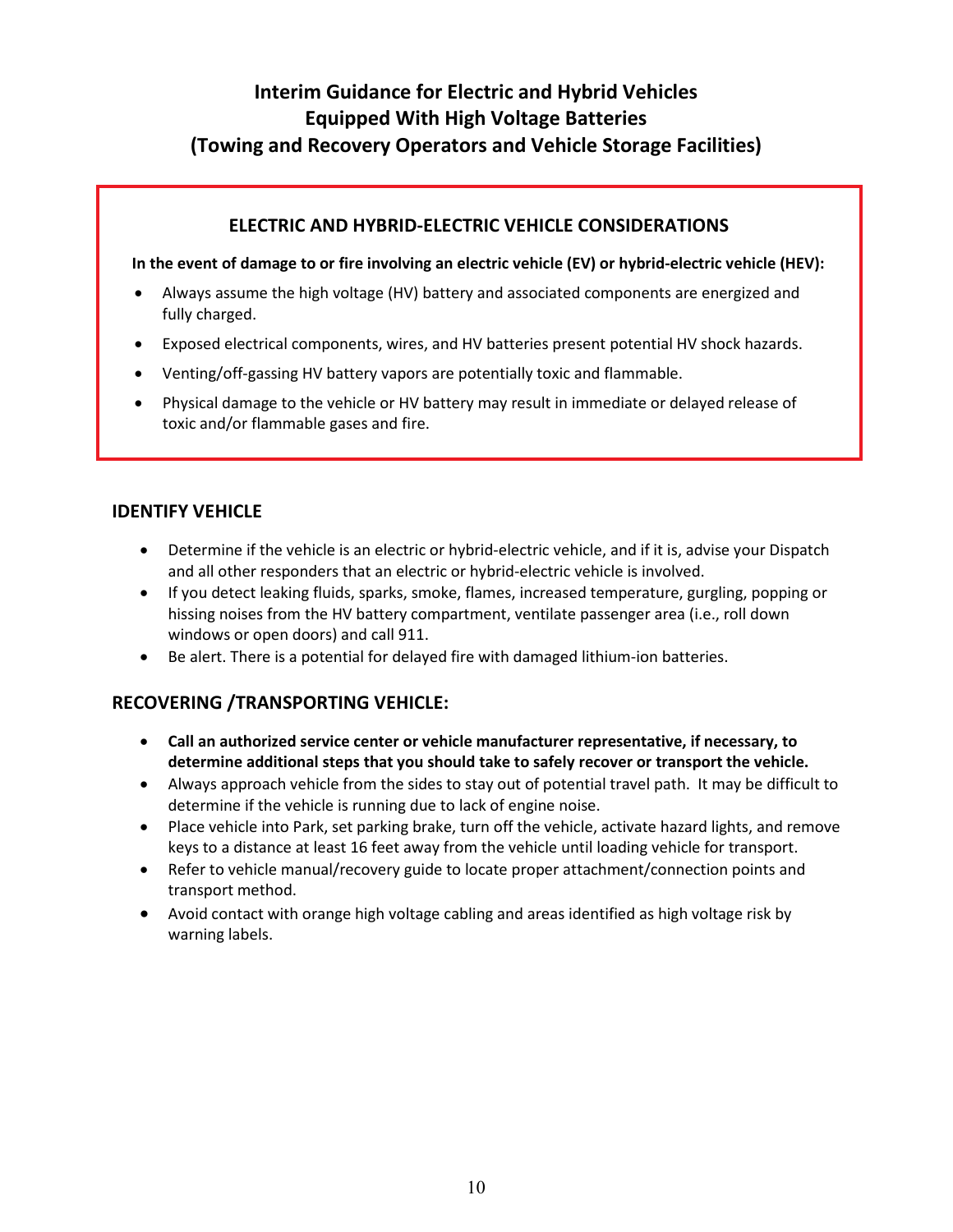### **STORING VEHICLE**

- **Notify authorized service center or vehicle manufacturer representative as soon as possible as there may be additional steps necessary you or they can take to secure and, discharge, handle, and store the HV battery and vehicle.**
- Do not store a severely damaged vehicle with a lithium-ion battery inside a structure or within 50 feet of any structure or vehicle.
- Ensure that passenger and cargo compartments remain ventilated.
- Prior to placing and while located in storage area/tow lot, continue to inspect vehicle for leaking fluids, sparks, smoke, flames, gurgling or bubbling sounds from the HV battery and call 911 if any of these are detected.
- Maintain clear access to stored vehicles for monitoring and emergency response if needed.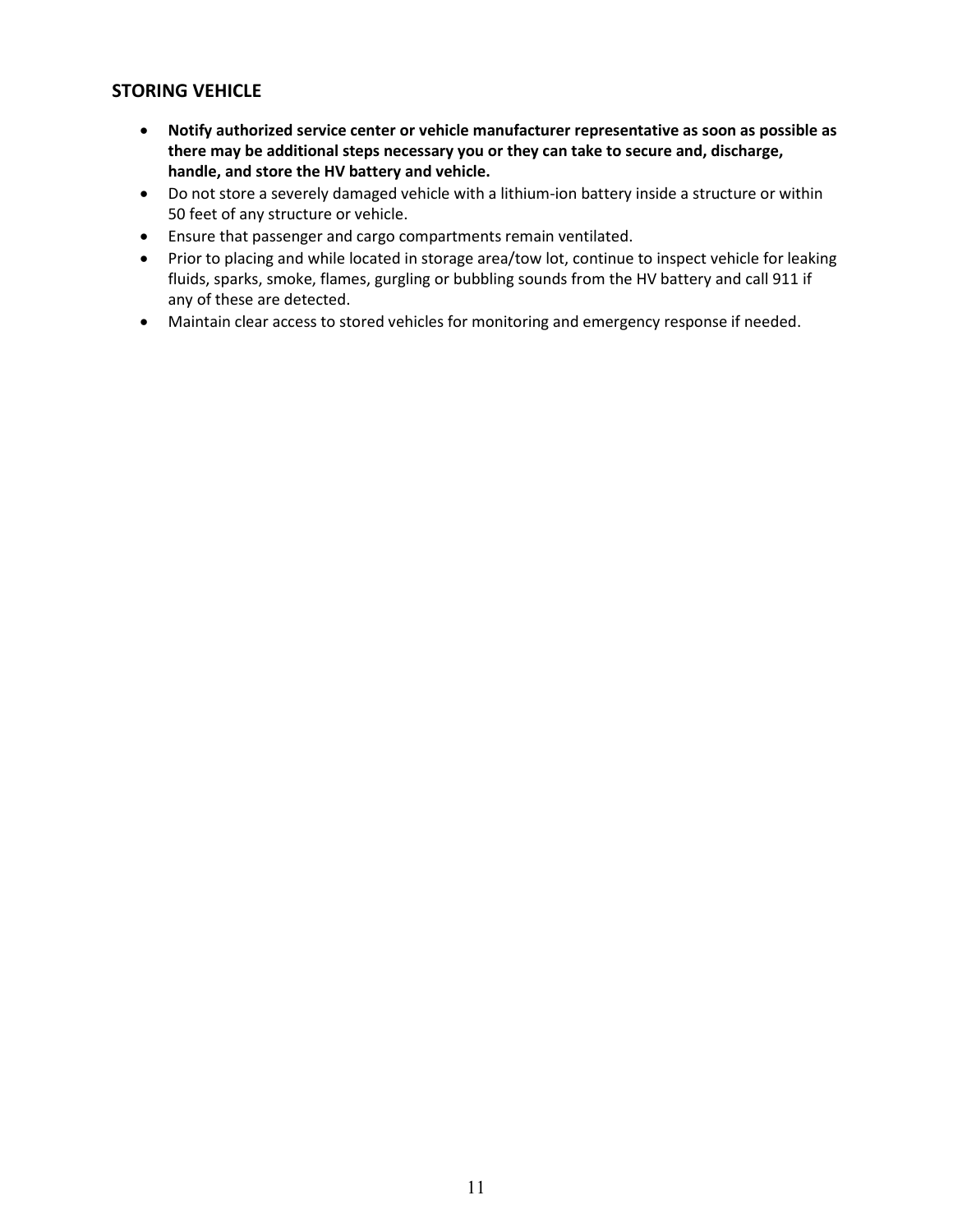# **Resource Guide**

[The National Highway Traffic Safety Administration](http://www.nhtsa.gov/) is dedicated to achieving the highest standards of excellence in motor vehicle and highway safety. NHTSA provides the public with facts on vehicle safety, driving safety, and research. [www.nhtsa.gov](http://www.nhtsa.gov/) [www.safercar.gov](http://www.safercar.gov/)

[www.ems.gov](http://www.ems.gov/)

**[Electric Vehicle Safety Training](http://evsafetytraining.org/Training.aspx) is a nationwide program through the National Fire** Protection Association to help firefighters and other first responders effectively deal with emergency situations involving electric and hybrid-electric vehicles. The Web site hosts an EV blog, calendar of events, training videos, emergency field guides from 19 auto manufacturers, research reports, as well as an online training course for the Chevy Volt. [www.evsafetytraining.org](http://www.evsafetytraining.org/)

[SAE International](http://www.sae.org/standards/) is a resource for vehicle safety codes and standards. It has recently developed and revised safety standards for electric vehicles. [www.sae.org/standards](http://www.sae.org/standards)

[The Electric Drive Transportation Association](http://www.electricdrive.org/) is a resource for learning about different types of hybrid-electric and electric vehicles. It also has a [fact sheet](http://electricdrive.org/index.php?ht=a/GetDocumentAction/i/15373) that details the numbers of hybrid vehicles on the road now and how many we can expect in the future. [www.electricdrive.org](http://www.electricdrive.org/)

The Alternative Fuels and Advanced Vehicles Data Center provides information, data, and tools to help fleets and other transportation decision-makers find ways to reduce petroleum consumption through the use of alternative and [renewable fuels,](http://www.afdc.energy.gov/afdc/fuels/index.html) advanced vehicles, and other fuel-saving measures. [www.afdc.energy.gov/afdc](http://www.afdc.energy.gov/afdc)

[HybridCars](http://hybridcars.com/) has detailed resources on every hybrid model on the road today. Its research [section](http://hybridcars.com/hybrid-research) also provides studies and surveys about hybrid and electric vehicles in relation to technology, the environment, culture, and law. [www.hybridcars.com](http://www.hybridcars.com/)

[The National Alternative Fuels Training Consortium](http://www.naftc.wvu.edu/) promotes programs and activities that lead to energy independence, and encourages the greater use of cleaner transportation. [www.naftc.wvu.edu](http://www.naftc.wvu.edu/)